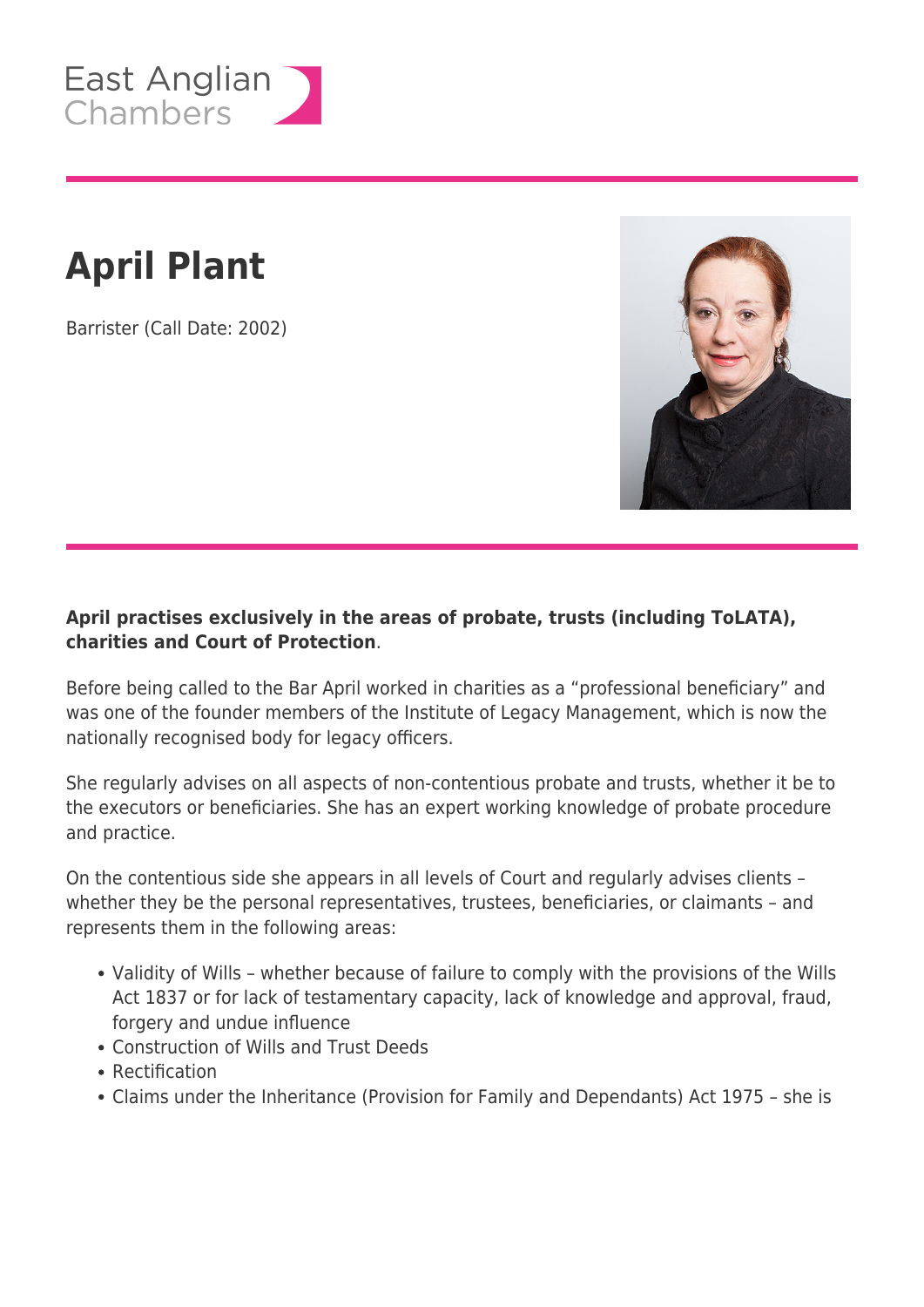

particularly experienced in the trickier issues such as late applications or the avoidance provisions

- Actions for inventories and accounts
- Removal of executors both before and after the Grant of Probate
- Proprietary estoppel claims
- Claims for breach of Trust and defences of acquiescence, laches and/or limitation defences
- Actions under the Forfeiture Act 1982
- Insolvent estates
- Claims by creditors against an estate
- Beddoes Orders
- Directions under CPR Part 64



## **Court and tribunal experience**

Probate Registry (local and Principal) County Court High Court Court of Appeal Court of Protection